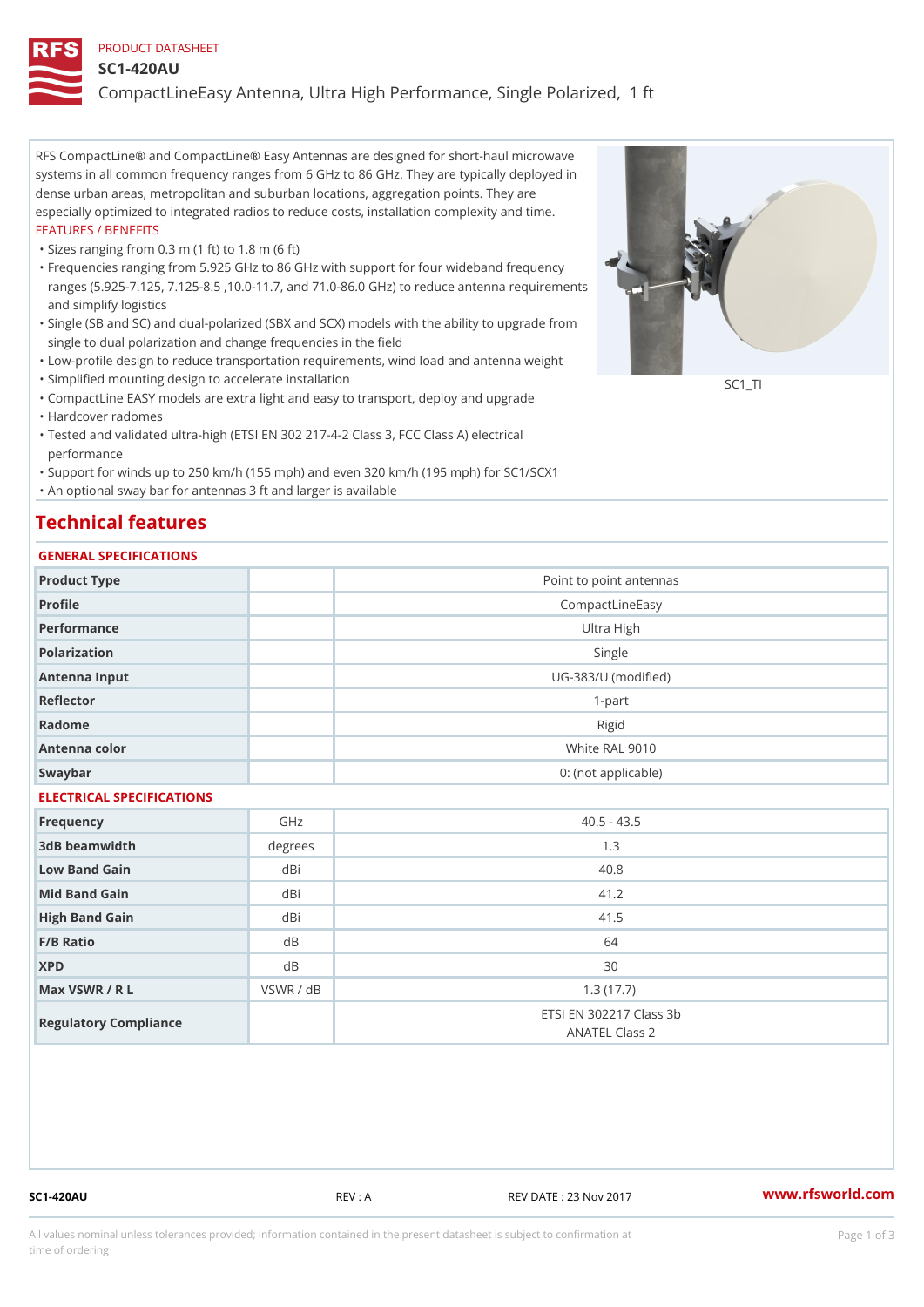### PRODUCT DATASHEET

# SC1-420AU

CompactLineEasy Antenna, Ultra High Performance, Single Polarized,

| $SC1 - 420AU$                                                      |                                   |              | REV : A      | REV DATE : 23 Nov 2017      | www.rfsworld.co |
|--------------------------------------------------------------------|-----------------------------------|--------------|--------------|-----------------------------|-----------------|
| External Document Links<br>SC1/SCX1 PACKING                        |                                   |              |              |                             |                 |
| M Torque<br>$maximum$ @<br>survival wind<br>speed Nm (ft<br>$1b$ ) | N <sub>m</sub><br>$\pm$ t)<br>l b | 230 (170)    |              | Forces 1ft SC               |                 |
| Fa Axial force<br>$max.$ @<br>survival wind (1b)<br>speed          |                                   | 715 (161)    |              |                             |                 |
| Fs Side force<br>$max.$ @<br>survival wind (1b)<br>speed           |                                   | 354(80)      |              |                             |                 |
| WINDLOAD                                                           |                                   |              |              |                             |                 |
| $Dimension_F$                                                      | m m<br>(in)                       |              | 40(1.6)      |                             |                 |
| $Dimension$ _ $E$                                                  | m m<br>(in)                       |              | 46(1.8)      |                             |                 |
| $Dim_D - D -$<br>$114$ m m (4.5 _ ir ) $\sqrt{$ ii p $\sqrt{ }$    | m m                               |              | 283 (11.1)   | Outline_1ft_CompactLineEasy |                 |
| $Dim_D - D -$<br>89mm (3.5_in) Pi(pine)                            | m m                               |              | 270.5(10.65) |                             |                 |
| $Dim_D -$<br>$51mm(2_in)Pip@in$                                    | m m                               |              | 250(9.8)     |                             |                 |
| $Dimension_C$                                                      | m m<br>(in)                       |              | 165(6.5)     |                             |                 |
| $Dimension_B$                                                      | m m<br>(in)                       |              | 187(7.4)     |                             |                 |
| $Dimension_A$                                                      | m m<br>(in)                       |              | 387 (15.2)   |                             |                 |
| MOUNTOUTLINE                                                       |                                   |              |              |                             |                 |
| optional Swaybar                                                   |                                   |              |              | 0: (not applicable)         |                 |
| FURTHER ACCESSORIES                                                |                                   |              |              |                             |                 |
| Operational Windspeed                                              |                                   | $km/h$ (mph) |              | 252 (156)                   |                 |
| Survival Windspeed                                                 |                                   | $km/h$ (mph) |              | 320 (198)                   |                 |
| maximum<br>Approximate Weight                                      |                                   | kg (lb)      |              | 5(11.02)                    |                 |
| minimum<br>Mounting Pipe Diameter                                  |                                   | $mm$ (in)    |              | 114(4.5)                    |                 |
| Mounting Pipe Diameter                                             |                                   | $mm$ (in)    |              | 48 (1.9)                    |                 |
| Polarization Adjustment                                            |                                   | degrees      |              | ± 5                         |                 |
| Azimuth Adjustment                                                 |                                   | degrees      |              | ± 15                        |                 |
| Elevation Adjustment                                               |                                   | degrees      |              | ± 15                        |                 |
| Diameter                                                           |                                   | ft $(m)$     |              | 1(0.3)                      |                 |

All values nominal unless tolerances provided; information contained in the present datasheet is subject to Pcapgelio an atio time of ordering